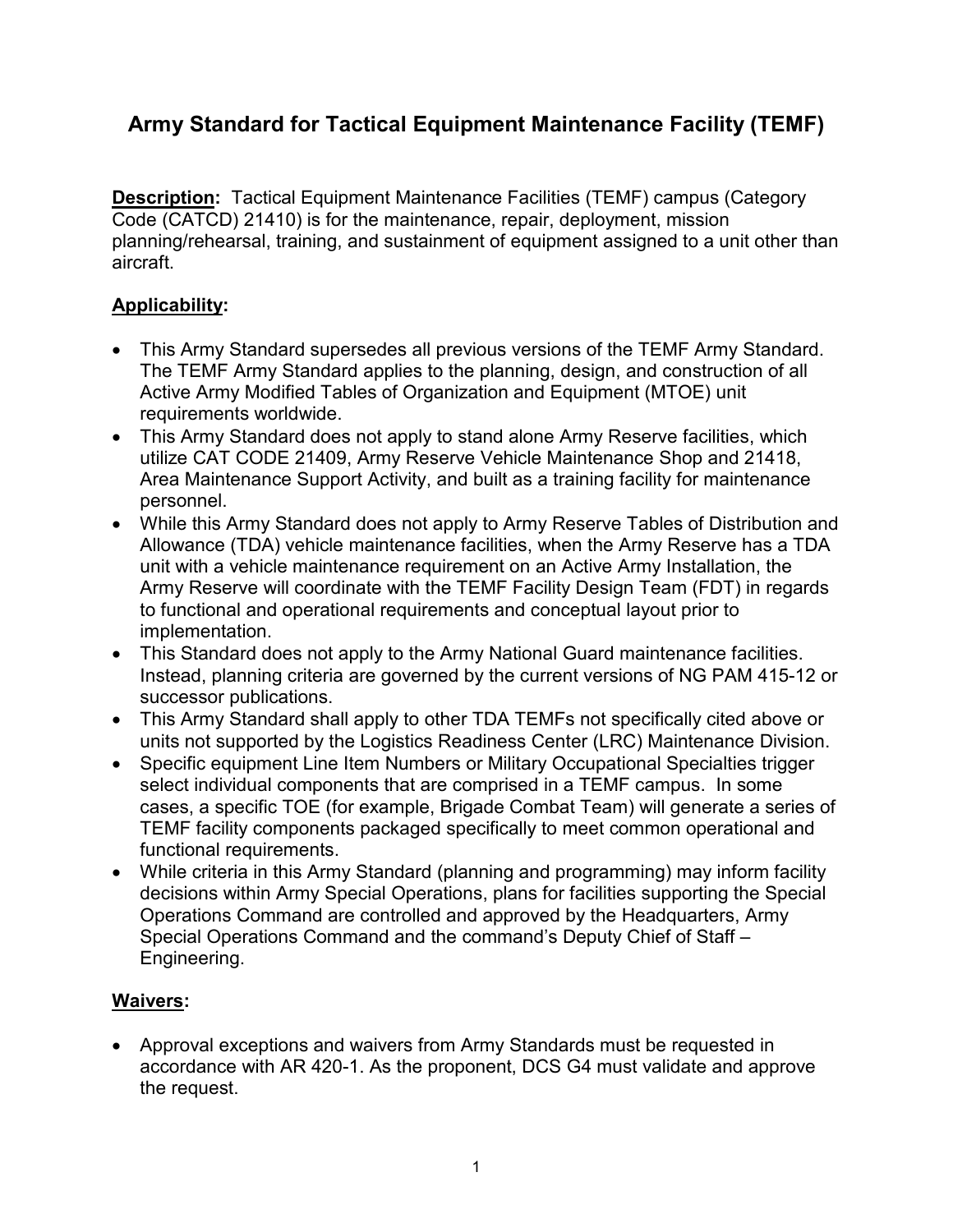- All waiver requests to this Army Standard require COS conflict resolution prior to submission by the Garrison Commander.
- Garrison Army Standard waiver request submissions must be received in sufficient time to allow the FDT to complete review and development of recommendations or courses of action for the Army Facilities Standardization Committee to consider prior to implementation into project design. All waivers approved shall be documented in installation master plans and, as applicable, must serve as the installation's modified standards for the facility type and unit type affected.
- Late submissions or project delays are NOT sufficient stand-alone justification for accelerated review or other dispensation to meeting the Army Standard contained herein.

The Guidance section provides instructions and definitions necessary for the mandatory requirements contained in the tabular section of the Army Standard. As such, they are used in conjunction with the Army Standard to ensure the intent and embedded functionality contained herein will meet the Army's mandatory requirements set forth by this standard.

Army Standards are not intended to provide broader design criteria such as space allocation, functional layouts, or basic layouts more appropriately contained in the supporting and conforming Standard Design/Criteria. Nor are they intended to rigidly define collective facility authorizations more appropriately adjudicated by Army Requirements.

This Army Standard, associated Standard Designs, and approved Army space criteria are applied together in an iterative and co-dependent way to provide a standardized but adaptable approach to facility standardization. Each serves a different purpose to ensure mandatory functions and operability are provided uniformly and at the right size. The primary source for determining authorized allowances, in every instance is the Real Property Planning and Analysis System (RPLANS) which incorporates current criteria approved by the Army Requirements Group.

| <b>Item</b>                           | <b>Mandatory Criteria</b>                                                                                                                                                                       |
|---------------------------------------|-------------------------------------------------------------------------------------------------------------------------------------------------------------------------------------------------|
| Site Selection,<br>Planning, & Design | 1. The TEMF shall be sited adjacent to the supported<br><b>Company Operations Facility Readiness Module (COF-RM)</b><br>and oriented nearest the COF-RM covered hardstand<br>whenever possible. |
|                                       | Recommend NLT minimum width of circulation traffic-<br>way necessary for tactical vehicle ingress/egress to the<br>primary facility CATCD 21410.                                                |
|                                       | 2. When organic Unmanned Arial Systems (UAS) are assigned<br>to a battalion, a module of the TEMF should be immediately                                                                         |

## **ARMY STANDARD**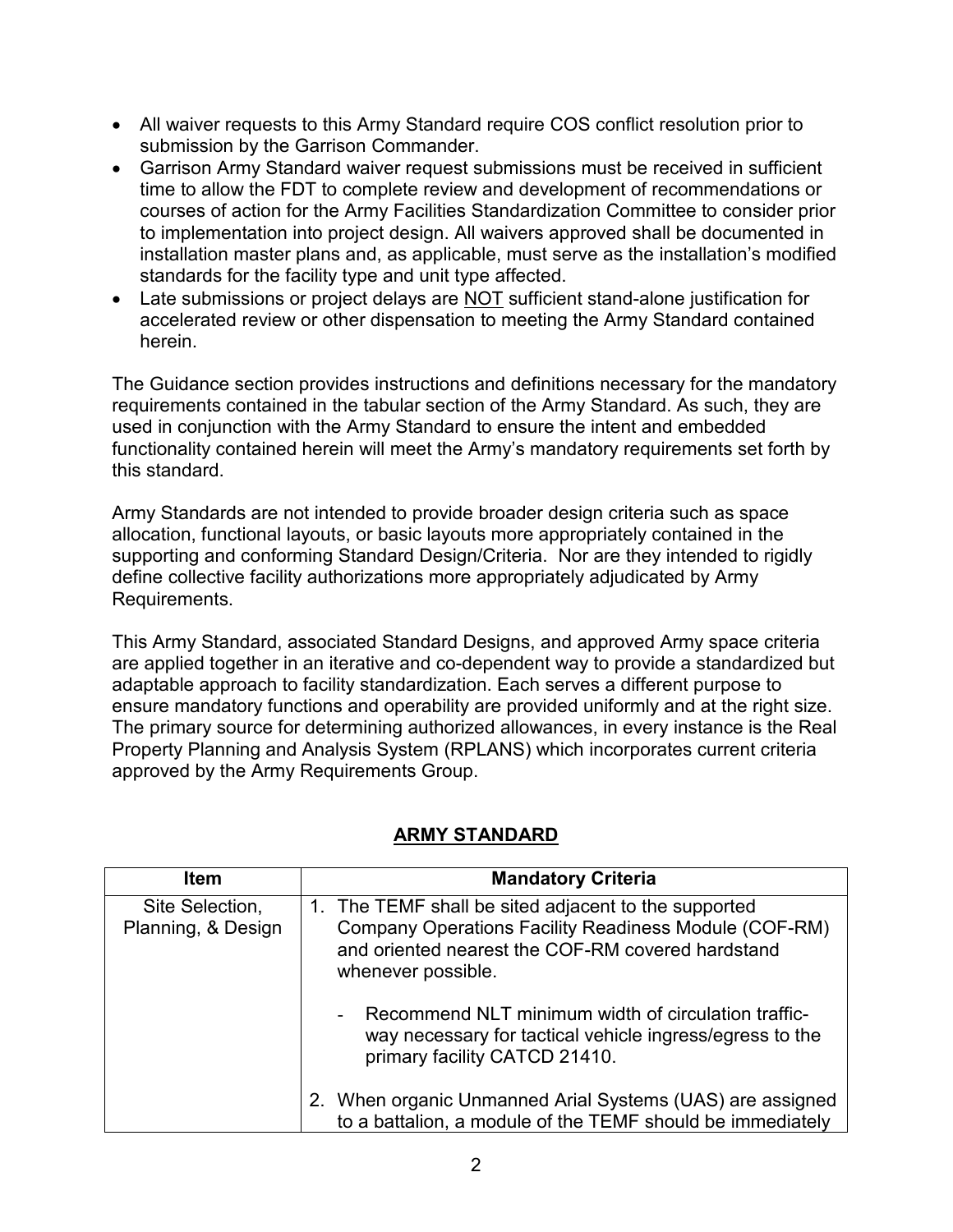|                                                                        | adjacent to the installation UAS training area if the TEMF is<br>not so located.                                                                                                                                                                                                                                                                                                                                                                                                                |
|------------------------------------------------------------------------|-------------------------------------------------------------------------------------------------------------------------------------------------------------------------------------------------------------------------------------------------------------------------------------------------------------------------------------------------------------------------------------------------------------------------------------------------------------------------------------------------|
|                                                                        | 3. Facilities shall be designed in compliance with requirements<br>for federal facilities IAW EPACT 05 and EA 2020.                                                                                                                                                                                                                                                                                                                                                                             |
|                                                                        | 4. Facilities shall be designed to meet current sustainable<br>development and design policy requirements as established<br>by the Department of the Army.                                                                                                                                                                                                                                                                                                                                      |
|                                                                        | 5. Accessibility measures will be provided per the Architectural<br>Barriers Act Standards (ABA). All TEMFs shall be designed<br>for accessibility.                                                                                                                                                                                                                                                                                                                                             |
|                                                                        | <b>See Guidance Section Below</b>                                                                                                                                                                                                                                                                                                                                                                                                                                                               |
| <b>Mission Planning and</b><br><b>Physical Security;</b><br>and Safety | 1. Controlled access and perimeter security to the TEMF<br>facilities and organizational vehicle parking shall be<br>established.                                                                                                                                                                                                                                                                                                                                                               |
|                                                                        | 2. The COF-RM covered hardstand may be within this<br>perimeter if it is a standalone facility.                                                                                                                                                                                                                                                                                                                                                                                                 |
|                                                                        | <b>See Guidance Section Below</b>                                                                                                                                                                                                                                                                                                                                                                                                                                                               |
| <b>Primary Facility</b>                                                |                                                                                                                                                                                                                                                                                                                                                                                                                                                                                                 |
| General<br>Considerations<br>(CATCD 21410)                             | 1. The primary TEMF facility shall be sized to provide space for<br>core areas, repair areas, and maintenance areas in one<br>facility. Other areas and functions may be included or<br>adjoined to that facility or located in separate facilities within<br>the campus and connected by hardstand surfaces.                                                                                                                                                                                   |
|                                                                        | 2. TEMF facilities may be adapted to the needs of TDA units<br>that perform field maintenance.                                                                                                                                                                                                                                                                                                                                                                                                  |
|                                                                        | 3. Contractor Logistics Support (CLS) space is authorized<br>when supported by contractor UICs in ASIP. The space<br>authorizations are for those CLS personnel document in<br>approved TOE or TDA manning documents. Absent that<br>information, a 12% CLS factor may be applied to personnel<br>in the following areas.<br>- 12% x # personnel in the Administrative and Shop Control<br>Area<br>$-12\%$ x # personnel in the Consolidated Bench Area<br>$-12\%$ x # personnel in Repair Area |
|                                                                        | <b>See Guidance Section Below</b>                                                                                                                                                                                                                                                                                                                                                                                                                                                               |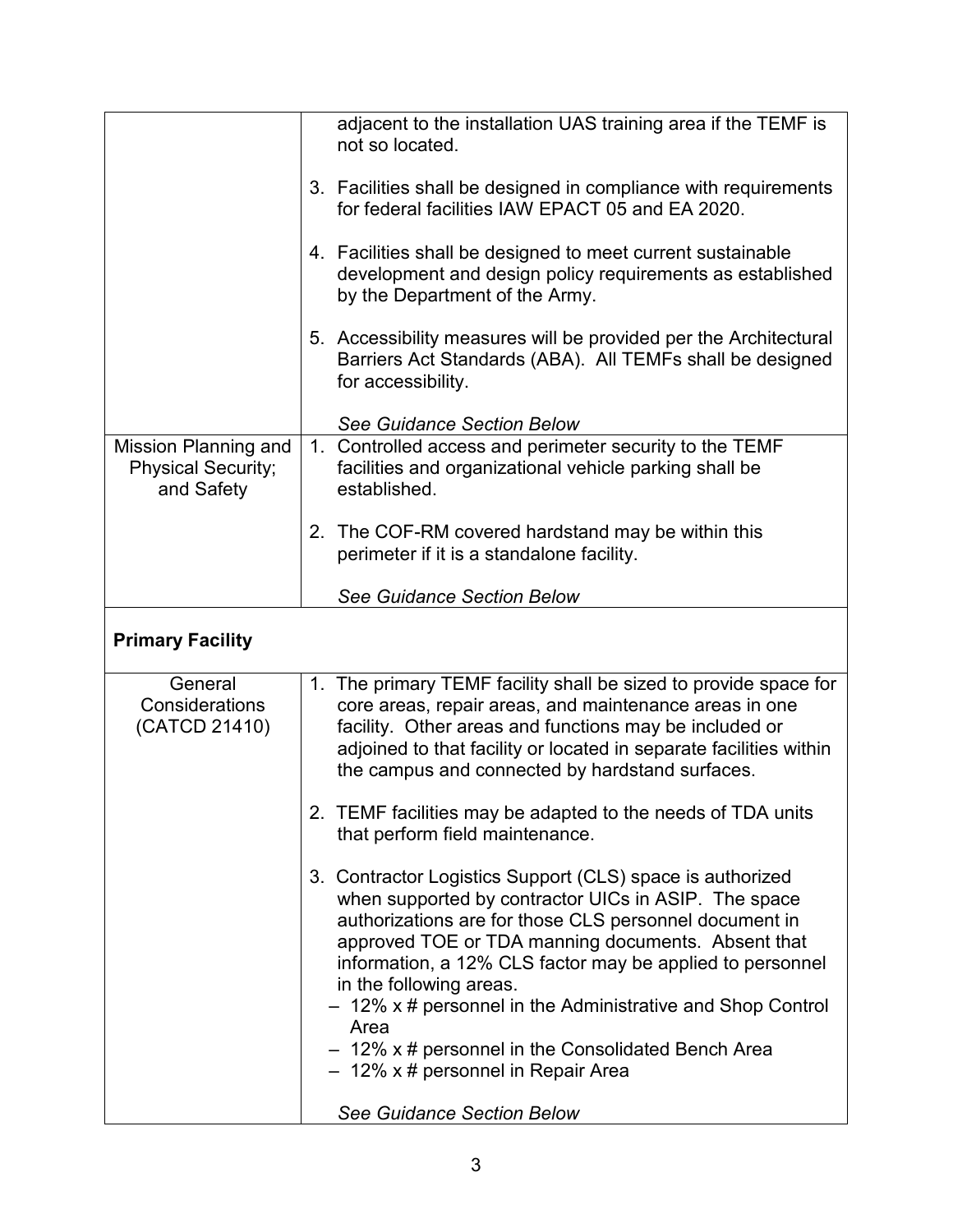| <b>Work Area</b>      | 1. Structural Bays: The basic component of vehicle                |
|-----------------------|-------------------------------------------------------------------|
| <b>Functional and</b> | maintenance repair areas is the structural bay. A structural      |
| Operational           | bay is 32' by 96' feet and consists of six bays. Each bay         |
| Requirements          | must be a minimum of 32' by 32' and have a single 24' wide        |
|                       | overhead door. There are three categories of bays: Repair         |
|                       | Bays, Maintenance Bays and Special Purpose Bays. Each             |
|                       | bay has two $(2)$ 32' x 16' work areas.                           |
|                       |                                                                   |
|                       | a. Repair bays are intended for repair of vehicles, trailers      |
|                       | and other large items that can be driven or pulled into the       |
|                       | bay. Repair bays are allocated overhead cranes as                 |
|                       | detailed below.                                                   |
|                       | b. Maintenance bays are intended for performing scheduled         |
|                       | maintenance and services and for vehicle inspections.             |
|                       | c. Special purpose bays include welding bays and bays that        |
|                       | are equipped to meet special purpose requirements such            |
|                       | as RF Shielding or Anechoic Chamber standards. Special            |
|                       | purpose spaces will not be additive to the number of              |
|                       | structural bays calculated by RPLANS without a waiver             |
|                       |                                                                   |
|                       | 2. All bays will have drive-through (in/out) accessibility and be |
|                       | free of intermediate support columns.                             |
|                       |                                                                   |
|                       | 3. TEMF primary facilities shall have a maintenance pit.          |
|                       |                                                                   |
|                       | Basis of Issue:                                                   |
|                       | - One (1) NLT 40' long x 3'6" wide concrete maintenance pit       |
|                       | per TEMF primary facility.                                        |
|                       |                                                                   |
|                       | 4. TEMF primary facilities shall provide overhead lift capability |
|                       | with accessibility to all Repair/special purpose Bay and          |
|                       | Maintenance/inspection Bay work areas.                            |
|                       |                                                                   |
|                       | Basis of Issue:                                                   |
|                       | - One (1) 10-ton bridge crane per TEMF connected                  |
|                       | structural bays/open area.                                        |
|                       | - One (1) 35-ton bridge crane per TEMF of the Brigade /           |
|                       | Forward Support Battalion or equivalent maintenance               |
|                       | activity.                                                         |
|                       | - TEMFs with more than four (4) structural bays are               |
|                       | authorized an additional (second) crane of equal capacity.        |
|                       |                                                                   |
|                       | 5. Limited internal wash areas within primary TEMF facilities.    |
|                       | Provide equipment to enable component equipment parts             |
|                       | cleaning and limited vehicle spot washing.                        |
|                       |                                                                   |
|                       | Fluid recovery system is authorized except in the Small<br>6.     |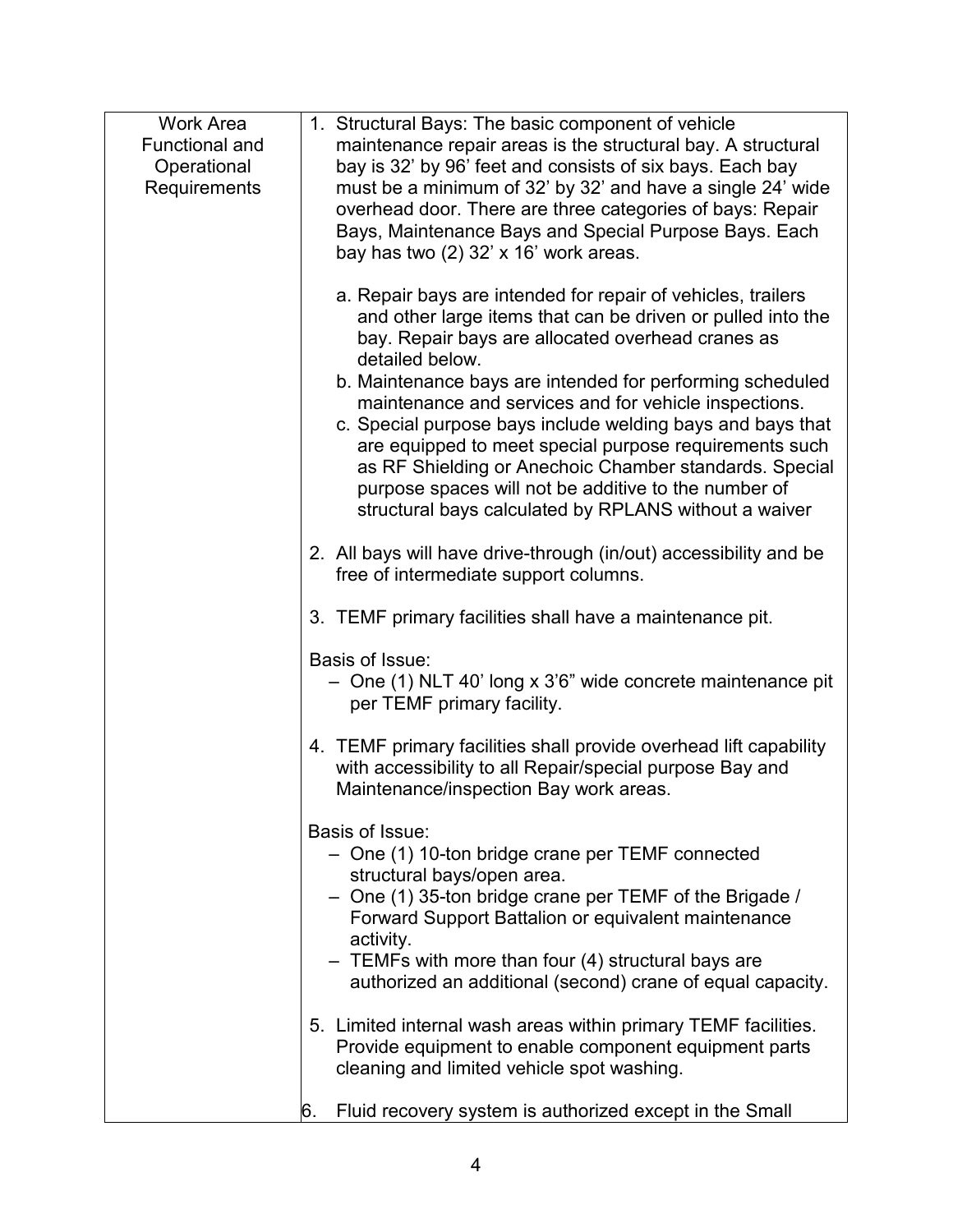|                                                                           | TEMF.                                                                                                                                                                                                                                                                              |  |
|---------------------------------------------------------------------------|------------------------------------------------------------------------------------------------------------------------------------------------------------------------------------------------------------------------------------------------------------------------------------|--|
|                                                                           | Compressed air system that delivers compressed air to<br>7.<br>every work area as well as the consolidated bench area.                                                                                                                                                             |  |
| <b>Admin Core Module</b>                                                  | Each TEMF shall have an Admin Core Module to provide                                                                                                                                                                                                                               |  |
| (CATCD 21410 &<br>21413)                                                  | supporting and enabling functions necessary for the mission of<br>the primary facility.                                                                                                                                                                                            |  |
|                                                                           | 1) The secure storage area must provide space for three (3)<br>separate types/levels of storage evenly.                                                                                                                                                                            |  |
|                                                                           | Basis of Issue:                                                                                                                                                                                                                                                                    |  |
|                                                                           | - 900 NSF / TEMF with less than 75 Combat Service<br>Support (CSS) vehicles assigned.<br>- The NSF / TEMF where greater than 75 CSS vehicles are<br>assigned shall be calculated based on 50% of quantity of<br>vehicles in excess of 75.                                          |  |
|                                                                           | 2) Additional space in the Admin Core Module of the Brigade<br>Support Battalion is required above and beyond the routine<br>spaces.<br><b>Basis of Allocation:</b>                                                                                                                |  |
|                                                                           | - Sufficient administrative space for the 12-person Brigade<br>Logistics Support Team (BLST) per primary TEMF.<br>- Private Offices are allocated 150 NSF plus 25% circulation<br>$= 180$ NSF.<br>- Open Offices are allocated 48 NSF per Occupant + 100%<br>Circulation = 96 NSF. |  |
|                                                                           | <b>See Guidance Section Below</b>                                                                                                                                                                                                                                                  |  |
| <b>Supporting and Associated Facilities</b>                               |                                                                                                                                                                                                                                                                                    |  |
| <b>Unmanned Aircraft</b><br>Systems (UAS)<br>Maintenance<br>(CATCD 21412) | 1. Detached UAS Storage facility is allowed for those battalion<br>size TOE units with organic Class I and Class II UAVs.<br>Basis of Allocation:<br>One (1) 1,800 SF detached facility per TEMF when Class<br>I or Class II UAVs are documented on the TOE<br>documents.          |  |
|                                                                           | Other classes of UAVs will be stored at an airfield.                                                                                                                                                                                                                               |  |
|                                                                           |                                                                                                                                                                                                                                                                                    |  |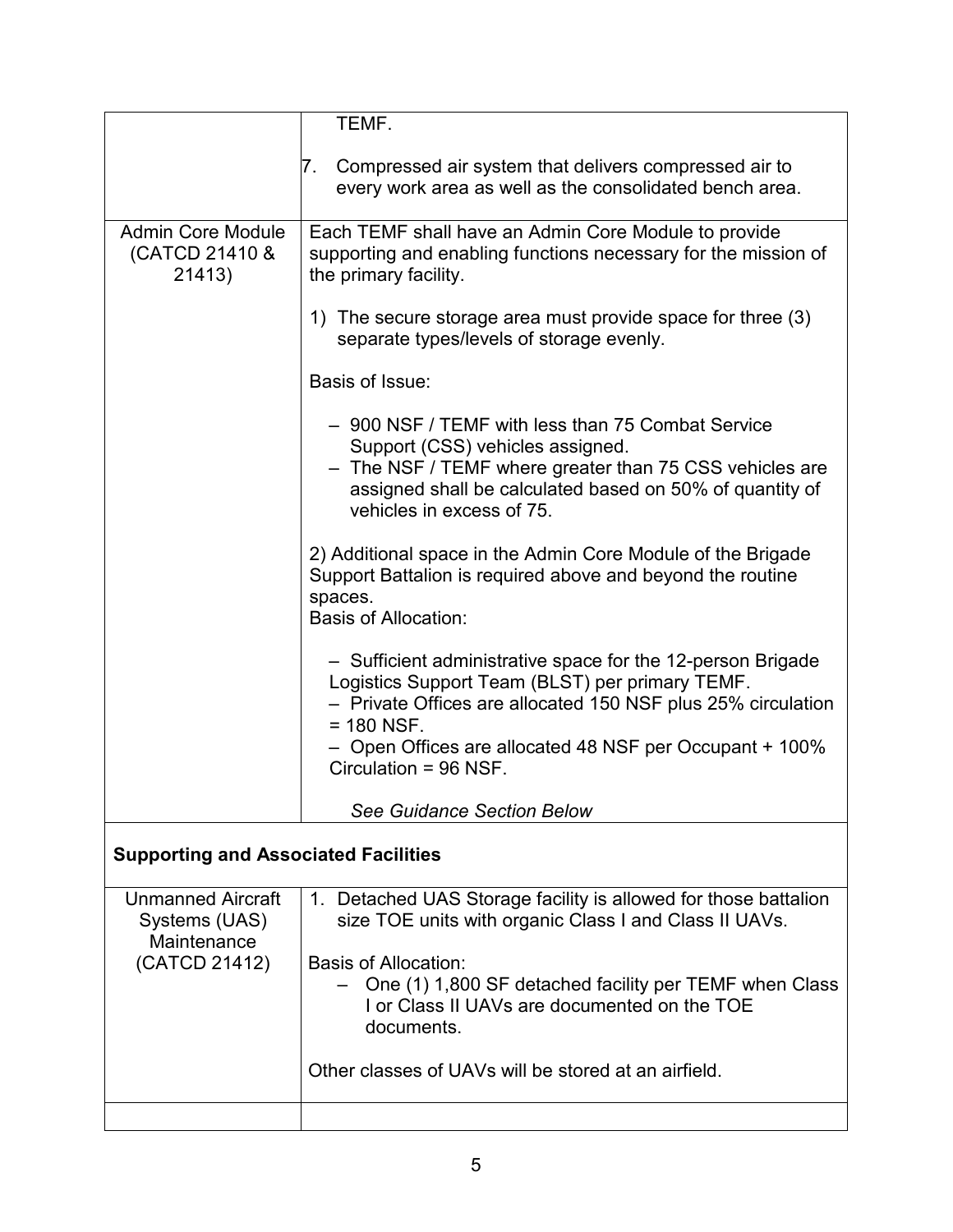| <b>Exterior Detached</b>  | 1. Vehicle Storage Shed (CATCD 44262) and Vehicle Storage                                                                                                                                                                    |
|---------------------------|------------------------------------------------------------------------------------------------------------------------------------------------------------------------------------------------------------------------------|
| Storage                   | Building (CATCD 44263). These structures may be used for all                                                                                                                                                                 |
|                           | types of vehicles for facilities located in areas of extreme                                                                                                                                                                 |
|                           | climate (excessive cold or snow).                                                                                                                                                                                            |
|                           | Allowance = Number of Vehicle Storage Sheds X Area                                                                                                                                                                           |
|                           | per Vehicle Storage Shed = Round Up                                                                                                                                                                                          |
|                           | Number of Combat Vehicles / 16 X 14,400 GSF                                                                                                                                                                                  |
|                           | 2. Organizational equipment storage (CATCD 24224).<br>Allowance is based on approved Army criteria. Space is<br>calculated separately from that of the TEMF primary<br>building.                                             |
|                           | 3. Distribution Company storage. Space is provided separately<br>from that of the TEMF primary building.                                                                                                                     |
|                           | Basis of allocation:                                                                                                                                                                                                         |
|                           | 8,000 SF building per Quartermaster Distribution                                                                                                                                                                             |
|                           | Company.<br>- 445 SY of secure open storage.                                                                                                                                                                                 |
|                           |                                                                                                                                                                                                                              |
|                           | 4. Warehouse Areas. Allowed only for TDA TEMFs and based<br>on approved Army criteria. Space is calculated separately<br>from that of the TEMF primary building. Secured open<br>storage (SY) is allowed for TDA TEMFs also. |
|                           | 5. Petroleum, oil, lubricant storage For TOE TEMF, this space<br>may be in primary facility or a detached facility (CATCD<br>21470). For TDA TEMF, space should be in a detached<br>facility.                                |
|                           | Basis of issue:                                                                                                                                                                                                              |
|                           | - Minimum of 120 SF per TOE and TDA TEMF.<br>For TDA TEMF only, 60 SF per 25 vehicles maintained.                                                                                                                            |
|                           | 6. Hazardous Waste Storage. Allowance is based on approved<br>Army criteria. Space is provided separately form that of the<br>TEMF primary building (CATCD 21470).                                                           |
| <b>Exterior Hardstand</b> | 1. Access and circulation zone around primary facility must                                                                                                                                                                  |
| and Vehicle Parking       | extend 65' from facility. Other detached facilities                                                                                                                                                                          |
| Apron (CATCD              | requirements are based on purpose and equipment served.                                                                                                                                                                      |
| 85210)                    | 2. Organizational (tactical) Vehicle Parking Apron shall be a<br>contiguous concrete hardstand.                                                                                                                              |
|                           |                                                                                                                                                                                                                              |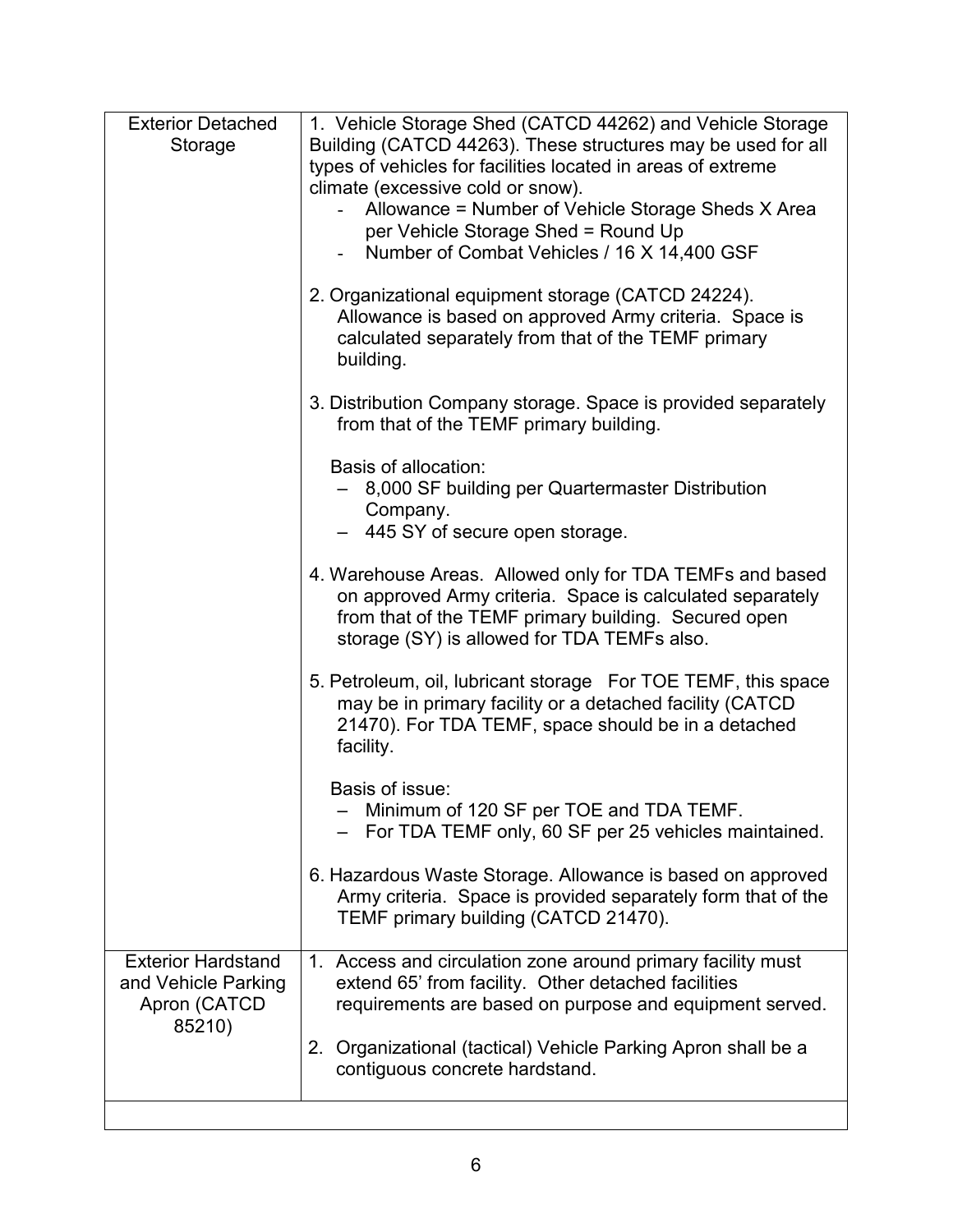| <b>Essential elements of supporting infrastructure</b> |                                                                                                                                                                                                                                                                                                                                                                                  |  |
|--------------------------------------------------------|----------------------------------------------------------------------------------------------------------------------------------------------------------------------------------------------------------------------------------------------------------------------------------------------------------------------------------------------------------------------------------|--|
| Power & Data<br>Connectivity                           | 1. Provide to all structural bays, and separate areas of the<br>Admin Core Module.                                                                                                                                                                                                                                                                                               |  |
|                                                        | 2. Provide to detached buildings in which personnel are<br>assigned and work routinely.                                                                                                                                                                                                                                                                                          |  |
|                                                        | 3. Provide to organizational (tactical) vehicle parking pads<br>(areas) as necessary for select vehicles and equipment.                                                                                                                                                                                                                                                          |  |
| Telecommunications                                     | 1. The facility must connect to the Installation<br>telecommunications (voice and data) system through the<br>outside plant (OSP) underground infrastructure.<br>Connections to the OSP cabling system shall be from each<br>facility main cross connect located in the main<br>telecommunications room or telecommunications equipment<br>room to the closest OSP access point. |  |
|                                                        | 2. Telecommunications Room. A Telecommunications Room<br>(TR) shall be provided for the voice and data network.                                                                                                                                                                                                                                                                  |  |
|                                                        | Basis of issue:<br>There shall be a minimum of one TR on each floor.                                                                                                                                                                                                                                                                                                             |  |
|                                                        | 3. Collocate a Secure Internet Protocol Router Network<br>(SIPRNET) area within one of the telecommunications<br>rooms.                                                                                                                                                                                                                                                          |  |

#### **GUIDANCE**

General. The following guidance for application of the TEMF Army Standard is provided for design agent use in coordination with the Garrison DPW. All design agents shall incorporate the key mandatory design features described herein in close coordination with the USACE designated Center of Standardization (COS) for TEMFs. All TEMF projects must be reviewed by the COS.

1. This section of the Army Standard is a necessary component for determining the application and implementation of this standard. The COS, in coordination with the TEMF FDT, is the final arbitrator for any conflicts or inconsistencies in the application of these standards as well as a mandatory reviewer prior to submission of any formal waiver requests by the installation. Citing project execution delays is insufficient justification for expedited review or other accelerated dispensation for deviating from meeting the Army Standards contained herein. Late submissions must be substantiated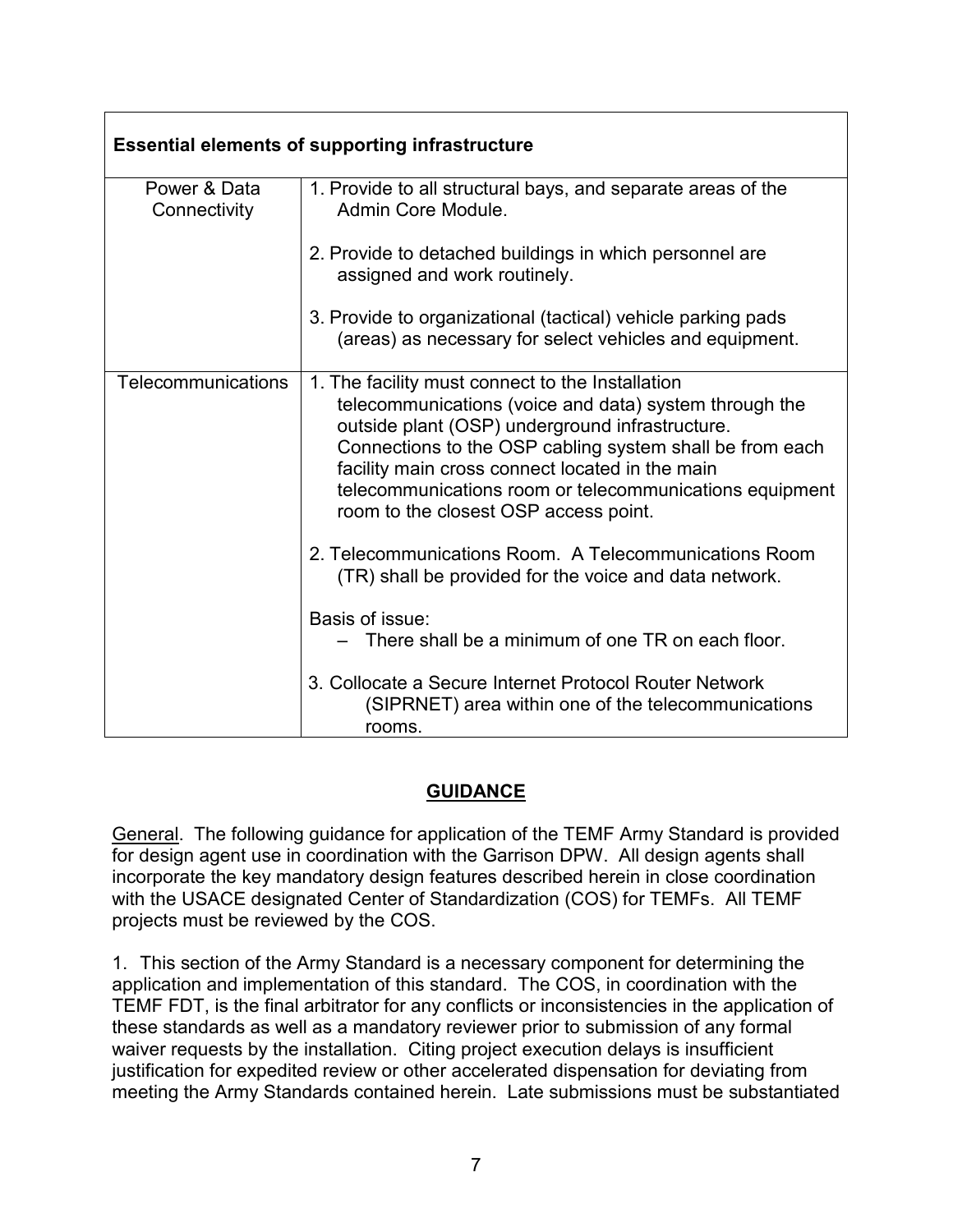by unforeseen and documented life safety, health and welfare, or compelling mission imperatives that cannot be met without an approved waiver.

2. The TEMF is a major reach operations facility with functional, operational, and spatial relationships critical to meeting mission planning, rehearsal, training, deployment, and operations are embedded in the operational layout of the facility. When there is a critical need for spatial or land use consideration for siting and implementing this Army Standard, guidance is provided to minimize or preclude functional and operational impacts on the TEMF and its Warfighter requirements.

3. Where applicable, the minimum acceptable functional and operational capability is established by a **Threshold** requirement. The Army's maximum level of commitment to addressing the flexibility to adapt to future requirements is set by the **Objective** requirement. These same parameters are used by other Army activities in the doctrinal, organizational, training, and materiel domains and are adopted herein to simplify coordination and preclude misinterpretation when synchronizing requirements across the Army. They also provide definition for design flexibility, modernization objectives and benefits when applying this standard.

4. Space modules, criteria, or components of the TEMF Campus shall be used to develop space allowances or requirements for the following facility category before consideration for development of unique or specialized space allowances different from those set forth in this Army Standard. When standard space modules, criteria, or components are not used, the Functional Proponent, ICW the TEMF FDT and COS, will review and validate functional or operational requirements prior to the development of any unique or specialized space allowance(s) **and** before incorporating into a project programming document or facility design.

## **General Design Philosophy:**

1. This standard aligns with the concept of Multi-Domain Operations to provide intelligent, robust and secure Multi-Domain Power Projection Capabilities. This 21<sup>st</sup> century facility approach provides continuity of operation under attack or disaster conditions and the ability to be rapidly restored to full operation following adverse events, as well as the capacity for cost-effective incorporation of emerging technologies.

2. The TEMF campus is a major component of the larger, overarching Brigade Combat Team (BCT) campus. Functional, operational, and spatial relationships critical to meeting mission requirements are embedded in the layout and spatial relationships of the facilities that comprise a TEMF Campus. By definition, the use of the term campus in this standard refers to multiple facility types that are "packaged" to meet the Warfighter mission objectives while optimizing the BCT footprint. When there is a critical need for spatial or land use consideration for siting and implementing this Army Standard, guidance is provided to minimize or preclude functional and operational impacts on the TEMF campus and its Warfighter requirements.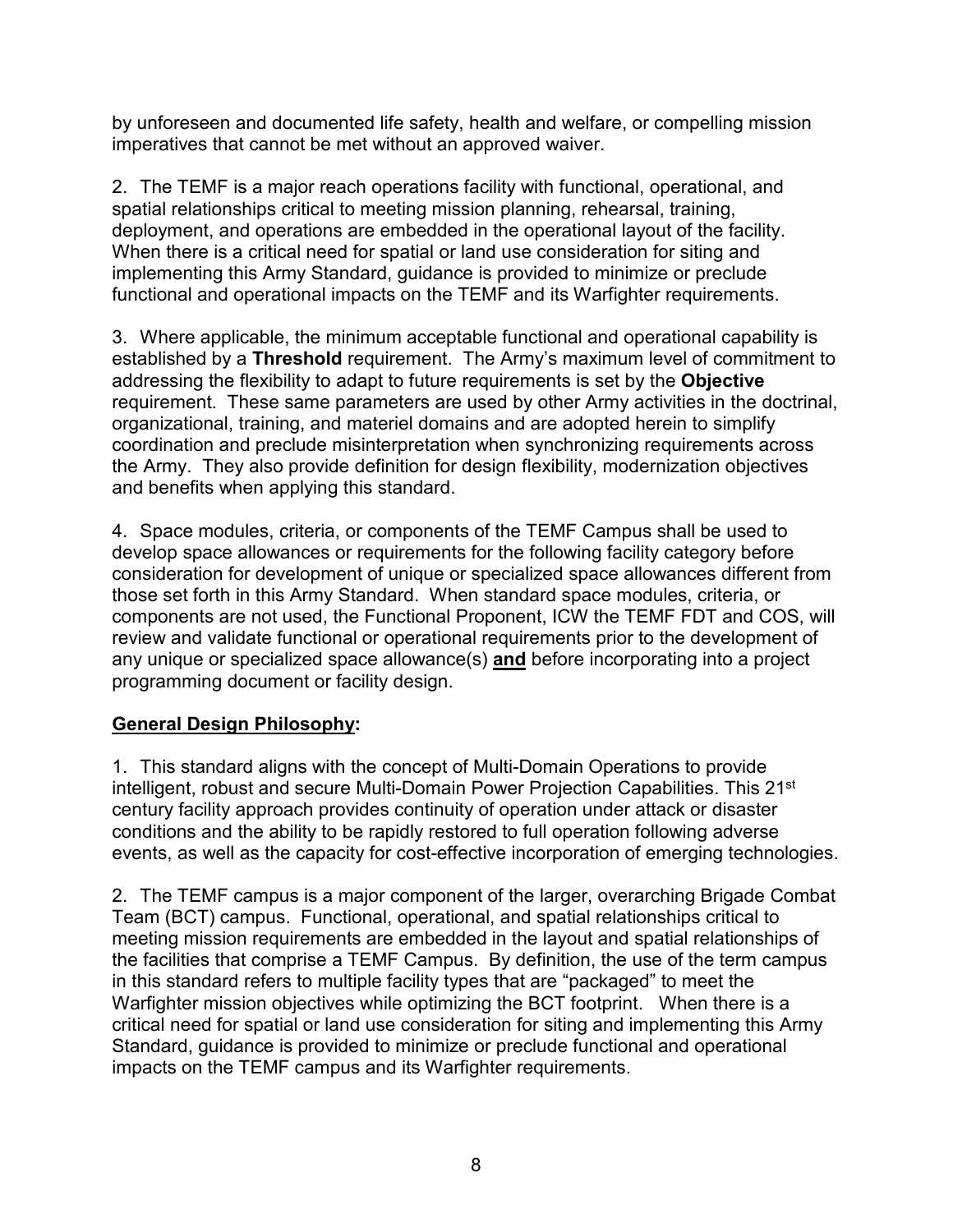3. The TEMF campus represents a consolidation of six critical functional/mission areas as cited above. The TEMF maximizes and builds upon the increased connectivity being developed for battle command, situational awareness, and situational understanding as well as the embedded/distributed training architecture.

4. At the same time, technological insertions that will affect facility adequacy are preprogrammed at prescribed intervals. In order to reduce repetitive construction modification of facilities to accommodate change, the TEMF adopts an adaptive, multipurpose design philosophy to reduce reliance on construction and the disruption to Soldier and unit training and readiness it entails.

5. The TEMF Army Standard represents a 21st Century facility standard to simultaneously address past issues, current needs, and future requirements. As such, there are instances where a band of acceptability is allowed in the application and implementation of these standards. However, the range of acceptability is determined through a Warfighter Review process and deviation from this standard will also consider implications on future requirements embedded herein, and the potential impact of follow-on or retrofit construction activities on readiness as well as current situation.

### 6. Additional design considerations are:

a. Make maximum use of natural light and sustainable design principles and features so that facilities remain usable during periods of lost utility support

- b. Economy of construction is a design prerequisite
- c. Facilities must be durable to withstand the rigors of multiple users

d. Pre-fabricated construction components or modular construction is encouraged as long as facility durability requirements are satisfied

## **Application Guidance.**

1. Site Selection and Planning. Site selection and real property master planning for all Active Component BCT campuses (and Reserve Component Campuses when applicable) shall meet the Brigade Operations Campus layout and configuration for spatial relationships between the Brigade Headquarters, Battalion Headquarters, Company Operations Facility, and TEMF as depicted in the Battalion-Brigade Army Standard and Standard Design to the maximum extent possible.

2. Mission Planning and Physical Security; and Safety. The Mission Security Line established between the COF and TEMF is intended to control access to the enclosed area using the COF Admin Module as the primary entry point. Primary consideration is when mission planning or rehearsal is being conducted using the embedded or distributed training connectivity provided to each parking pad or in the enclosed facilities themselves. Secondary consideration is required for personnel safety and physical security of equipment commensurate with the increasing value of technology used by Soldiers and units.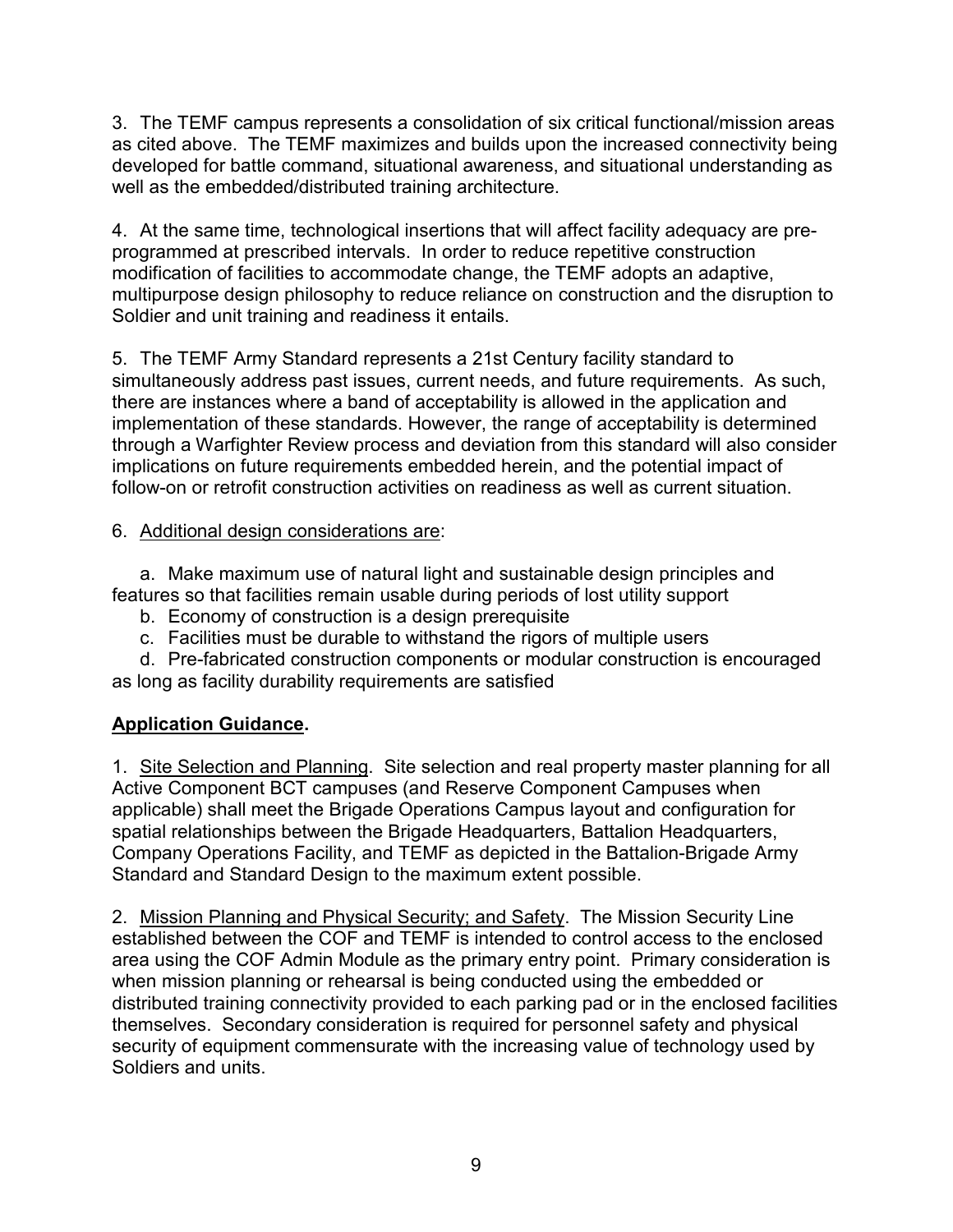3. TEMF Campus. Determining when and how to apply the TEMF Army Standard is based on the type of unit to be supported.

*Threshold:*Separate *battalion-sized* TEMFs apply to all Army organizations other than as cited as the Army's Objective below.

**Objective:** When brigade-sized organization is intended (by doctrine) to deploy as a single unit (for example, Brigade Combat Teams), a brigade-sized campus in one contiguous area is preferred.

a. TEMF primary facility space allocation shall be based on the organic or assigned companies with maintenance capabilities. Facility allowances are sized based on the Forward Support Company (FSC) assigned to the Battalion from the Brigade Support Battalion (BSB) or equivalent maintenance capability within the organization. Space allowance is quantified by RPLANS in battalion-sized configurations or consolidated equivalent. Space allowance is then applied to one of four facility standard sizes.

b. When there are multiple units smaller than Battalion-size but with an organic or field maintenance or repair capability, they should be consolidated into a battalion-sized campus.

c. Separate Companies and units without organic maintenance capability shall be consolidated with those units being supported or having ADCON/OPCON (Administrative Control/Operational Control) responsibilities for the purposes of RPLANS space allowance calculations.

d. Ordnance companies assigned or organic to a sustainment battalion and separate ordnance companies with a mission of providing field maintenance to external units are authorized a separate TEMF.

4. Primary Facility Scope and Capacity (CATCD 21410). Structural Modules are combined with Admin Core Modules into four standard TEMF sizes: Small, Medium, Large, and Extra-Large.

**Threshold:** The smallest TEMF building or primary facility allowable is the standard small facility.

*Objective:* The largest TEMF (extra-large) is limited to sustainment maintenance/repair or consolidated requirements at echelons above brigade as stipulated by Army doctrine.

a. The throughput for a maintenance/inspection area is based on activities and tasks that are no more than 2-hours in duration. The throughput for a repair area is based on one vehicle occupying space for repair activities greater than 2 hours in duration. When a vehicle in the maintenance/inspection area is identified as requiring repair activities in excess of 2-hours, it is moved into a repair area. Hence, flow of traffic in a maintenance/inspection area is 90 degrees to a repair bay. All structural bays (consisting of a total of 4 repair areas and 2 maintenance/inspection areas) are equipped with doors along the building exterior.

b. TEMFs are authorized either a 10-ton or a 35-ton bridge crane. A second bridge crane is authorized for facilities that are more than four (4) structural bays. Structural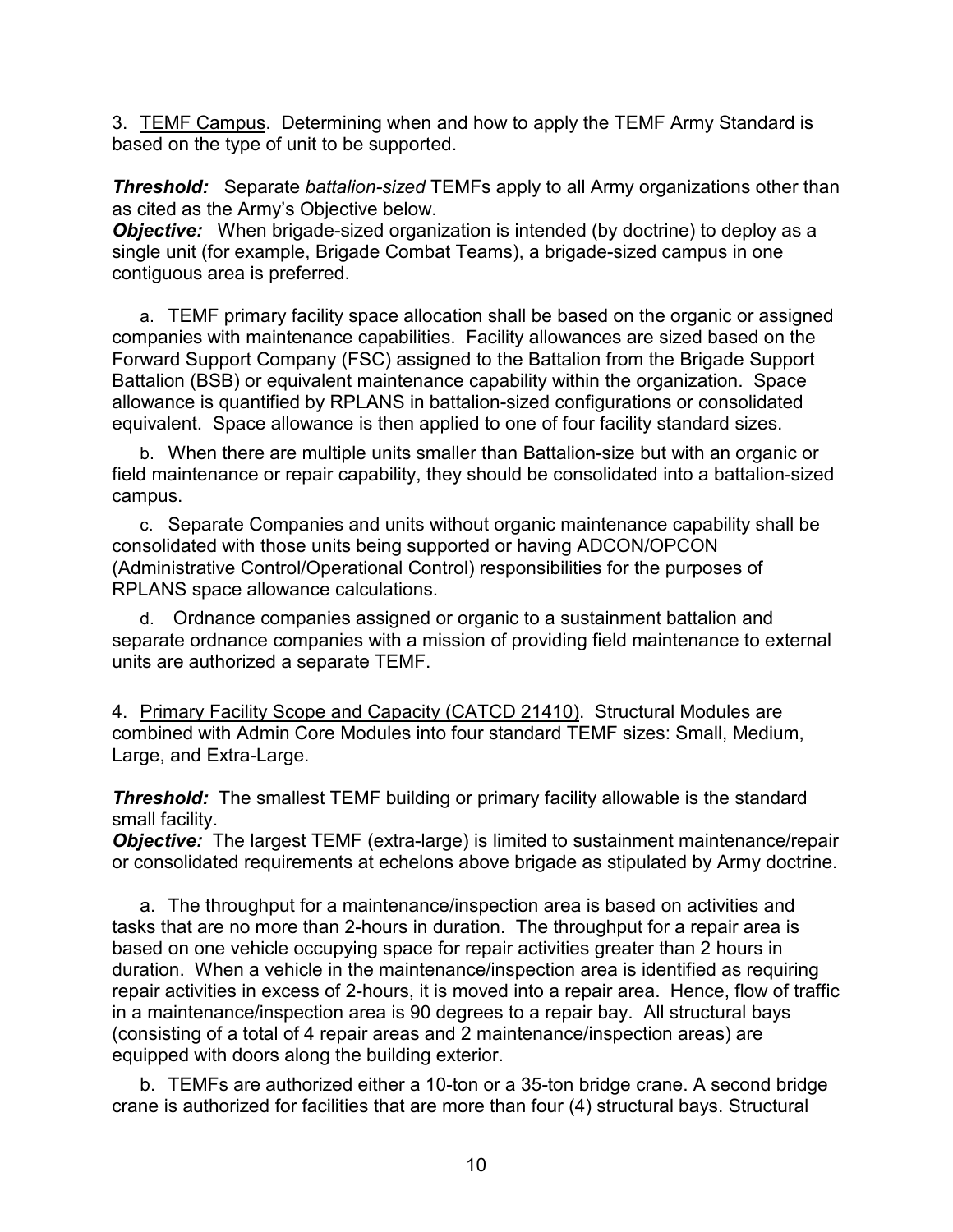height of bridge cranes will be designed to accommodate the highest piece of equipment assigned to the units supported by the TEMF.

c. Pneumatic air, fluids, power, and data connectivity shall be provided to all repair modules.

5. Admin Core Module Allowance (CATCD 214 10 & 214 13). The Admin Core Module is the nucleus for additional missions to the TEMF campus such as Embedded Training, mission planning/rehearsal, and reach operations nodes. Space previously provided as separate rooms are now also consolidated (e.g., shops, supply, arms storage and telecommunications) in the Core. The TEMF Standard Design allocates functional space by authorize TEMF size.

a. The Admin Core Module of the TEMF provides space allowances previously found in Direct or General Support facilities (for example, production and quality control). The Core is optimized for containerized mission systems such as the Authorized Stockage List Mobility System (ASLMS) and Standardized Automotive Tool Set (SATS) trailers to expedite deployment timelines.

b. The Admin core also provides a maintenance/inspection corridor through the center of the core to maximize throughput for inspections as well as serve multiple functions or tasks such as distributed training, pre-deployment preparation and staging, and for scheduled, repetitive New Equipment Training as Technology Spin-outs are fielded to units.

c. Spatial and functional relationships between areas within the admin core are optimized for 2LM and CBM. Deviation from adjacencies contained in the TEMF Standard Design must be reviewed and concurred with by the TEMF COS prior to implementation.

d. Shop space for maintenance of electronic, optics and other gear is authorized in the consolidated bench area. Space authorization is dependent on the unit force structure and the MOSs assigned to provide maintenance. MOS series 25, 91, and 94 will be considered when generating space authorizations in the design standards.

6. Secure Storage: The secure storage contained within the Admin Core Module serves three separate requirements:

a. Sensitive Secure Storage (for weapons turned in for repair).

b. Non-Sensitive Secure Storage (for example: high value, pilferable, serial numbered items other than arms).

c. Telecommunications Secure (COMSEC) Storage of organic communications equipment turned in for repair.

**Threshold:** A minimum of 900 NSF distributed in equal amounts is provided for arms storage, COMSEC storage and Non-Sensitive Secure Storage for units with up to 75 vehicles. Units with more than 75 vehicles may require additional space.

7. Contractor Logistics Support (CLS) Allowance.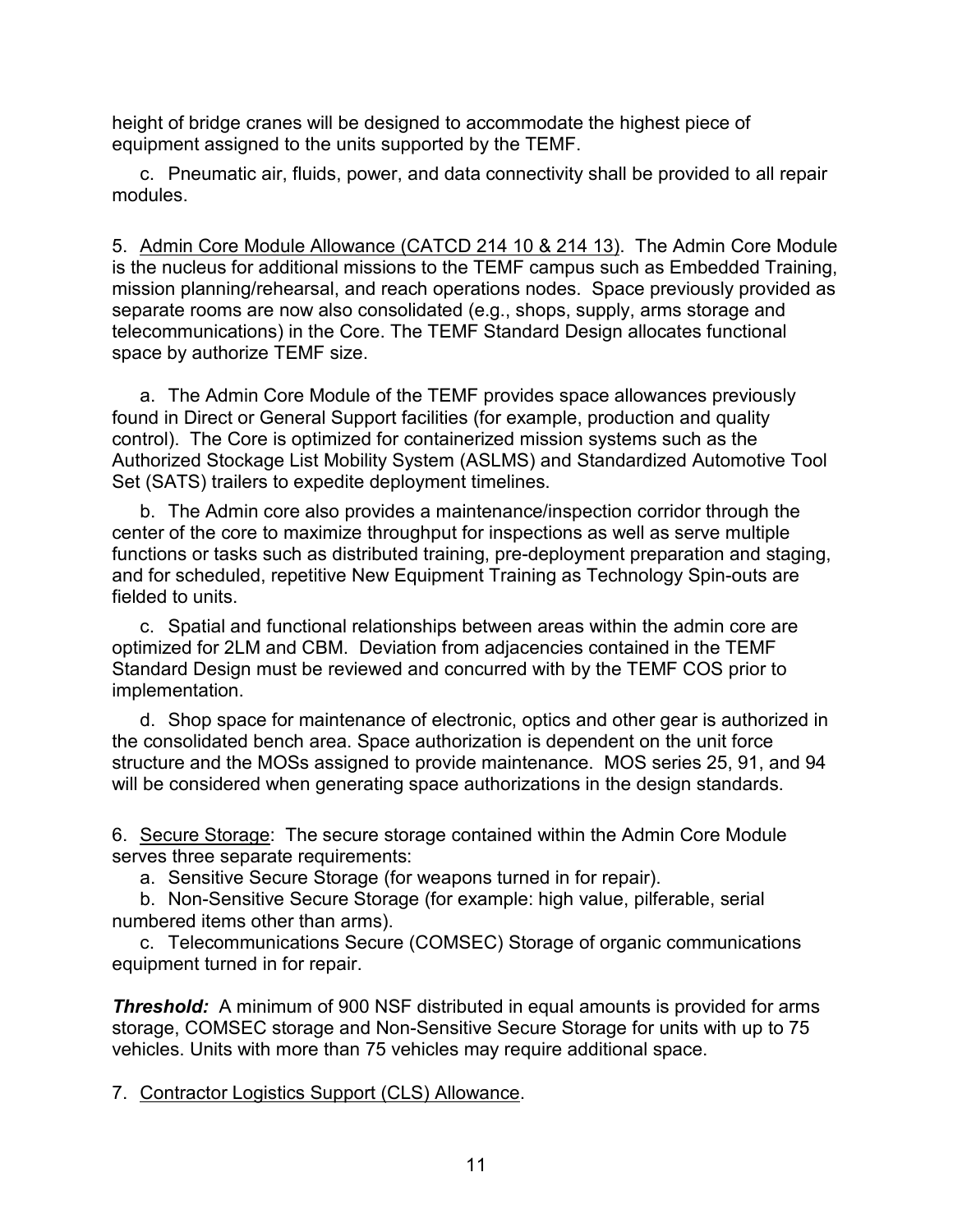**Threshold:** Include CLS for contractor personnel documented in the ASIP with an appropriate function type. Each properly documented CLS position is considered as on Repair Bay position in determining the allowance of the supported unit. *Objective:* Army projections for fielding high tech systems like autonomous sensors, unmanned ground vehicles, etc, primarily fielded to BCTs are expected to approach 15% grow. CLS requirement accommodation based on assigned maintenance personnel within a TOE/TDA should be planned for whenever quantifiable values can be documented by the user and validated by the Army Functional Proponent.

a. Army equipment have already been and will continue to be fielded with CLS as a standard maintenance and repair philosophy. As such, CLS space allowances are provided in the TEMF. Space allocation for the *Objective* requirement shall be based on RPLANS calculation.

b. Requests for additional space allocations will be reviewed by the COS and approved by the Army Functional Proponent **before** incorporation into programming and design documentation.

8. Tool Supply Allowance. The application guidance herein addresses how Tool Supply allowances will be incorporated into TEMF projects. In addition to internal space allowances, the Army is in the process of fielding containerized SATS (Standard Automotive Tool Set) van. While the extent and pace of fielding continues to be dictated by Army resources, some form of containerized tool supply will be fielded across the Army. As such, special considerations for exterior accessibility, circulation area for rapid deployment preparation, and proximity to interior tool storage must be considered and are incorporated into the Army Standard Designs for TEMFs.

9. Daily Supply Allowance. The application guidance herein addresses how basic load and warfighter deployment supply/repair parts allowances (for example, Class I (Packaged), II, III (Packaged), and VII) will be incorporated into TEMF projects. In addition to the 12,000 NSF of warfighter deployment load and internal CL IX storage allowances, the Army is fielding containerized ASLMS (Authorized Stockage List Mobility System) van. While the extent and pace of fielding continues to be dictated by Army resources, some form of containerized parts supply will be fielded across the Army. Special considerations for exterior accessibility, circulation area for rapid deployment preparation, and proximity to interior tool storage must be considered and are incorporated into the Army Standard Designs for TEMFs.

10.Internal Wash Area (Limited) (CATCD 21410). Internal washing is permitted within the TEMF primary structure on a limited basis. Washing of equipment is limited to component parts at the discretion of the local user if sediment collection is a concern.

a. At no time will the capacity for *limited vehicle spot washing* serve as a substitute for use of a Central Vehicle Wash Facility.

b. Requirement for a Central Wash Facility local wash rack is **not** adjunct to or a component of a TEMF Campus.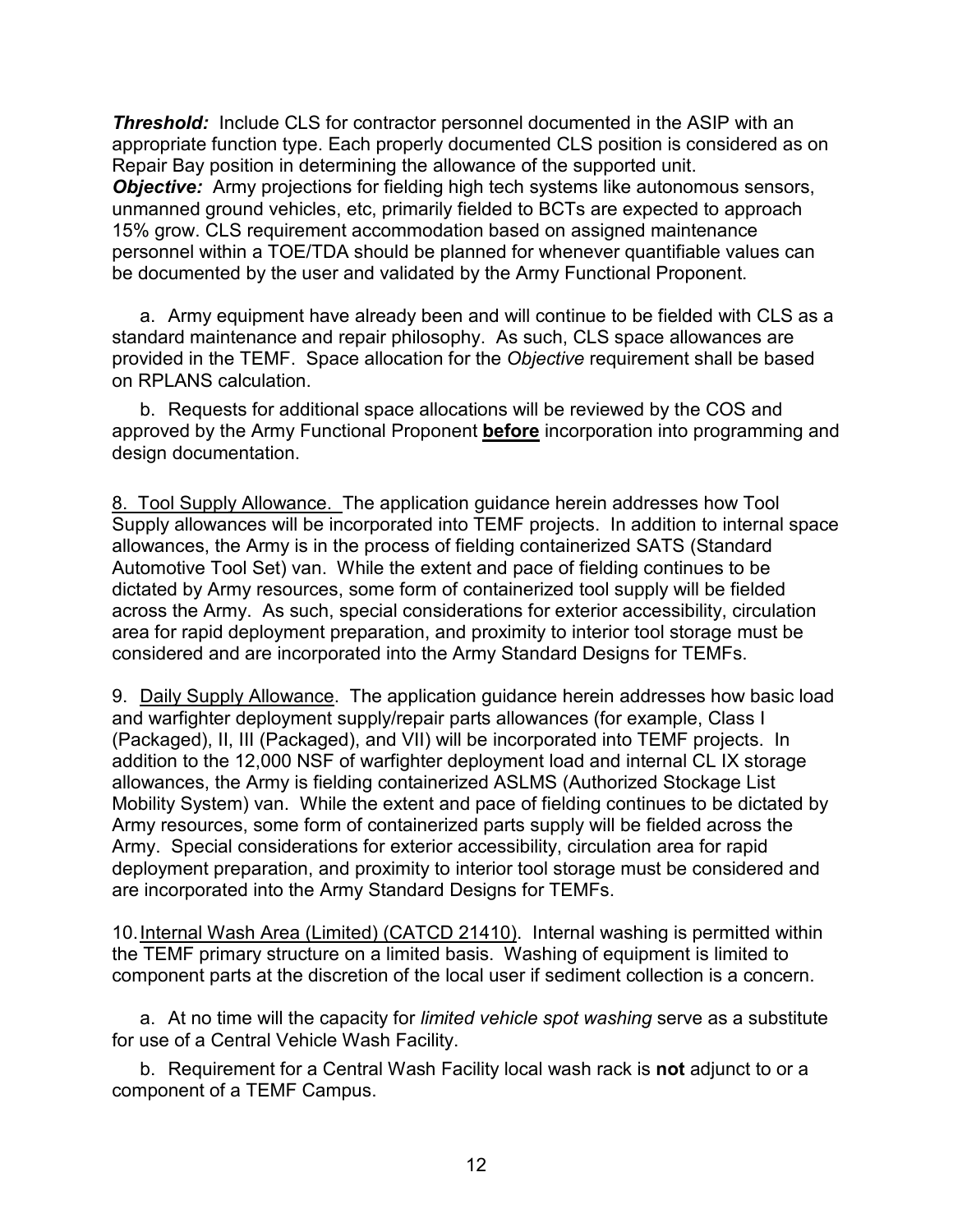11. Unmanned Aircraft Systems (UAS) Maintenance/Storage. The smaller class UAV are co-located with the parent brigade organization closet to the training campus thereby maximizing "on-station" time for training productivity.

**Threshold:** At a minimum, all Class I (manpack) and Class II (generally, 12' wing span/rotor disk or smaller) shall be stored and maintained with the Battalion-sized unit to which they are assigned to.

**Objective:** For BCTs, siting the TEMF campus in immediate proximity or direct access to the training area will include the capability to launch and recover UAS from the tank trail or range road whenever land use and obstruction clearances allow.

a. UAS operated and maintained at the TEMF are considered small and light enough to eliminate the need for some considerations normally afforded manned aircraft. As such, **no** overhead lift, high bay work areas, or dedicated administrative space (other than for records keeping) is authorized.

b. Larger class UAS (Class III & IV) require obstruction clearances similar to manned aircraft and are located at Army Airfields/Heliports.

12.Telecommunications. The facility shall be connected to the Installation wide area network system (WAN) and telephone system. Communications system resources will be allocated IAW the I3A Technical Guide regarding outlet amounts based on the functionality of the facility's various component floor spaces. Telecommunications infrastructure will meet I3A and ANSI/TIA/EIA requirements. Data outlets will be provided per the I3A technical guide based on functional purpose of the various spaces within the facility as modified by operational requirements. Provide dedicated secure communication rooms to accommodate Secure Internet Protocol Routing Network (SIPRNET) access, installed in accordance with provisions of Technical Guide for the Integration of Secret Internet Protocol Router Network (SIPRNET) as required. The telecommunications infrastructure, cabling and outlets will be allocated IAW the following references:

a. Project specific USAISEC Information Technology Facility Design Criteria

b. USAISEC Technical Guide for Installation Information Infrastructure Architecture (I3A)

c. National Security Agency (NSA), Department of Defense (DoD), Defense Information Systems Agency (DISA), and Department of the Army (DA) policies, practices, and memorandum for information assurance, security, and protection.

d. Facilities must connect to the Installation telecommunications (voice and data) system through the outside plant (OSP) underground infrastructure per I3A guidance. Telecommunications rooms and telecommunications entrance facilities must be provided for unclassified network and voice equipment and cabling infrastructure throughout the facilities.

e. Provide a SIPRNET room as indicated on the facility drawings for future use.